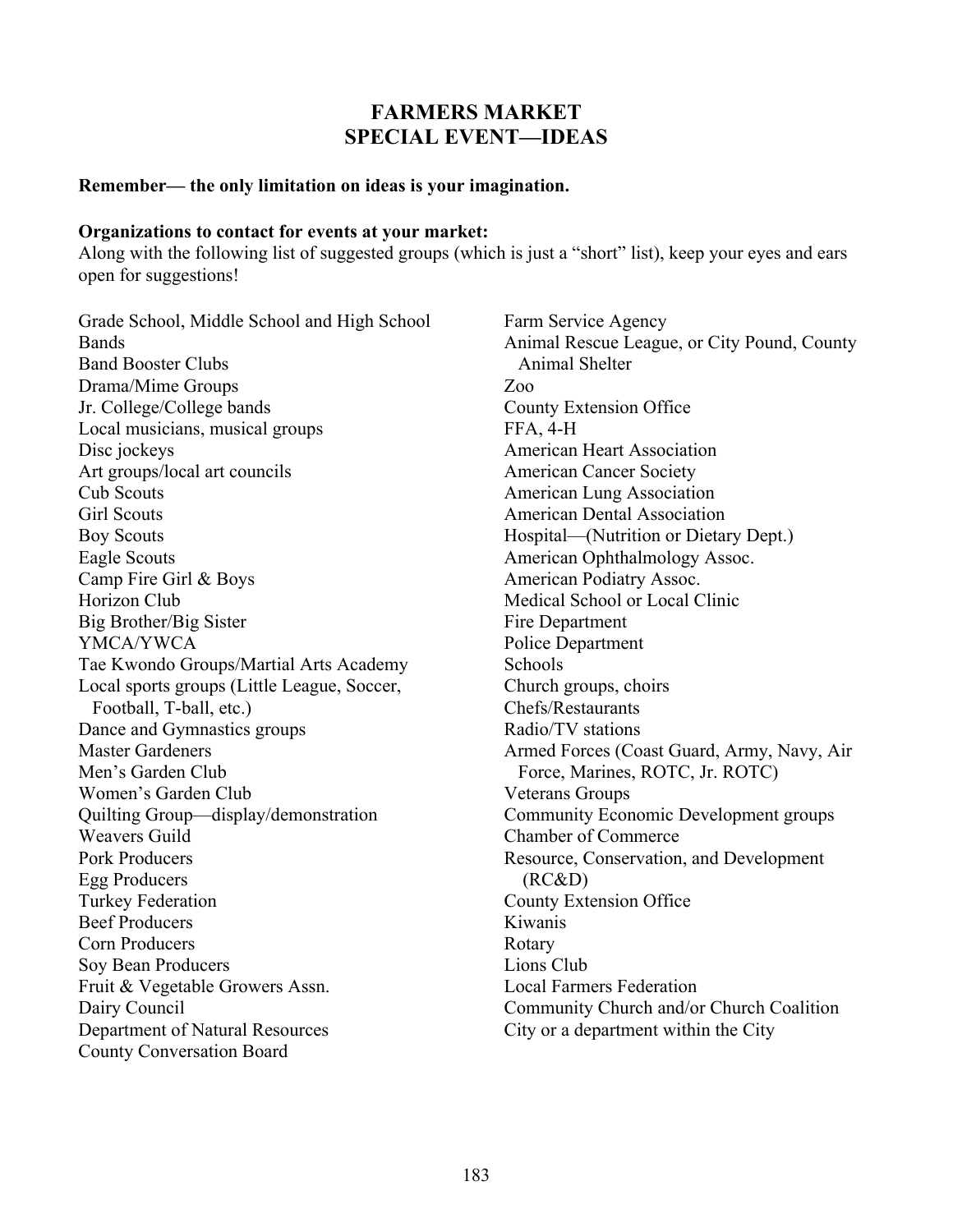## **The following is a very limited list of event suggestions.**

How you make them into your own event is up to your creativity!

Celebrate Opening Day, Middle of the Season Day, Last Market Day, etc. Celebrate a Vegetable or Fruit Day (e.g. Broccoli Day, Strawberry Day, etc.) Market Birthday/Anniversary—host a birthday/anniversary party for your market Cooking Demonstrations Arts & Crafts Day—Christmas in July Essays/Photo/Drawn Pictures —tie in with any type of promotion Recycling Collection Point Eyeglass Collection Site for the Lions Clubs Food Drive Clothing Drive Kids' Parade Unusual/ugly vegetable contest Coupon "cents off" for a particular featured vegetable at that day's market Market Bucks Market Basket giveaway Produce tasting

Scrambled Egg Breakfast; Afternoon Market Cookies/Coffee Chili Breakfast Spaghetti Breakfast Popcorn giveaway Agri-sculpture, Play with Your Food—art forms made from vegetables/fruits Children's Produce Tractor Pull Hands-on Art Affair—play and craft time for children Collection for a mission or homeless shelter Cucumber/zucchini races Family Picnic Day—July Free plant giveaway Cooking demonstration Ice Cream Social Contests—pie eating, seed spitting Bicycle Safety Day, Bicycle Rodeo Pep rally for football game End or beginning site of an organized 5K, 10K race or fun-walk

### **National Days/Weeks/Months Observances during a Market Season**

The following pages are lists of nationally declared days, weeks, or months celebrated during the months of a typical market season (May–October). Any of these could be an event/celebration at your market. Make your market THE place in your community for informative activities and events during the market season.

Information taken from *Chase's Calendar of Events*, an annual publication (you can check your local library reference desk), *also see:* http://www.butlerwebs.com/holidays

**Examples**: You've selected National Healthy Vision Month (May) as an event. Contact your local Lions Club and ask them to come to the market and provide a collection box for used eyeglasses—and allow them to promote their organization. Be sure to put out press releases—also do signage at your market prior to the event to remind people to bring their unused eyeglasses. OR May 25 is National Tap Dance Day—get a local dance studio to come and perform!

### **MAY NATIONAL DAYS/WEEKS/MONTHS OF NOTE**

National Beef Month National Barbecue Month National Egg Month National Hamburger Month National Clean Air Month

National Bike Month National Older Americans Month National Physical Fitness & Sports Month National Strawberry Month National Salad Month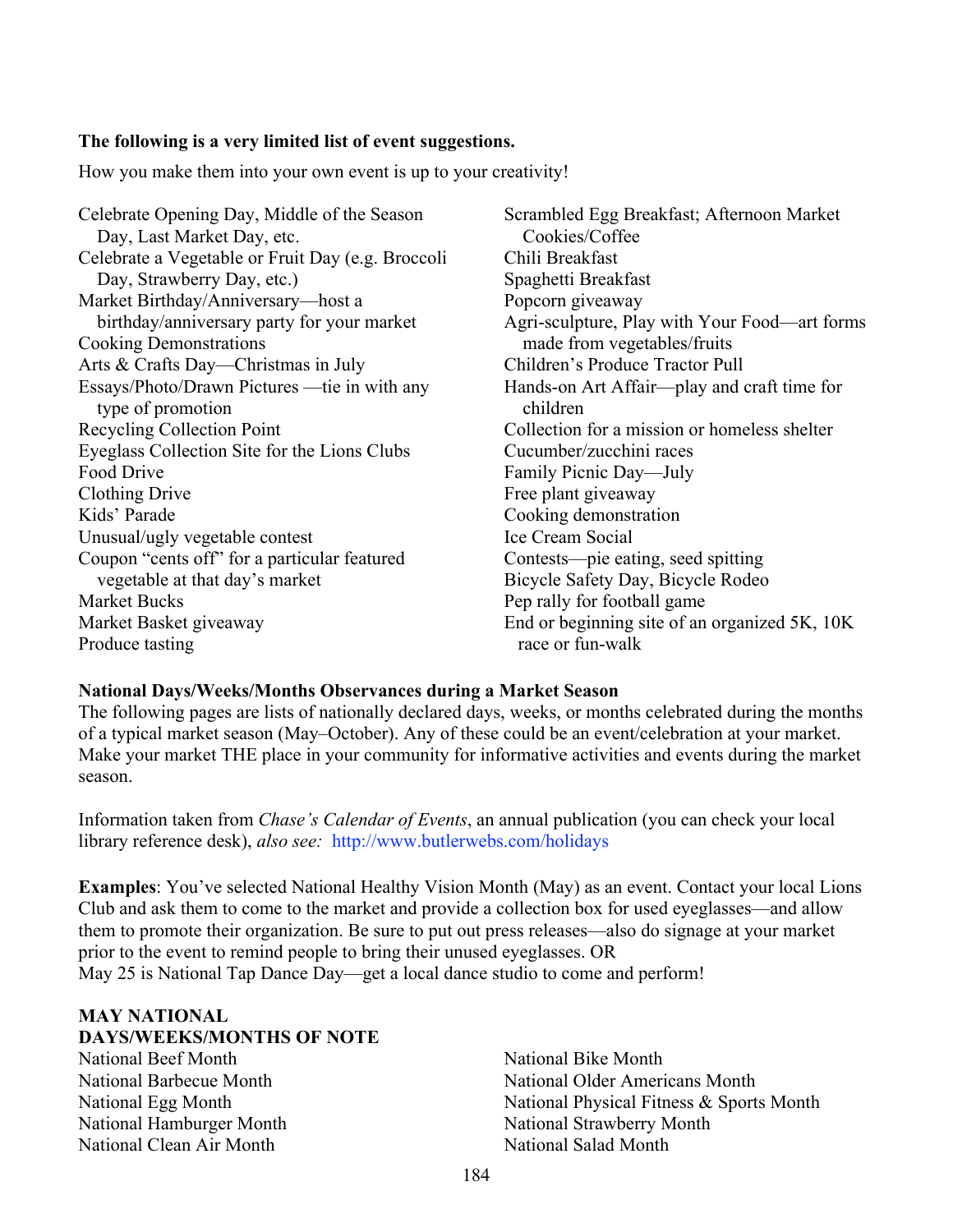National Asparagus Month National Book Month Eat Dessert First Month National Salsa Month National Tennis Month National Military Appreciation Month National Historic Preservation Month Mother's Day (second Sunday) Armed Forces Day (21st) National Tap Dance Day (25th) Memorial Day (the last Monday) National Police Week (third week) National Tourism Week (second week) National Safe Boating Week (fourth week) National Emergency Medical Services (EMS) week (third week) *(May is filled with health awareness campaigns. These are just a few. You might think about having a health fair or health information table at your market).* National Osteoporosis Prevention Month Better Sleep Month National Mental Health Month National Allergy/Asthma Awareness Month National Women's Health Care Month National Arthritis Month National Correct Posture Month Healthy Vision Month Better Hearing & Speech Month

#### **JUNE NATIONAL DAYS/WEEKS/MONTHS OF NOTE**

National Dairy Month National Safety Month National Turkey Lover's Month National Perennial Gardening Month National Zoo & Aquarium Month National Fresh Fruits & Vegetables Month National Accordion Awareness Month National Rose Month National Adopt a Shelter Cat National Rivers Month Summer Solstice (21st) Flag Day (14th) Father's Day (third Sunday) National Yoyo Day (10th) National Little League Baseball Week (third week)

### **JULY NATIONAL DAYS/WEEKS/MONTHS OF NOTE**

Anti-Boredom Month National Ice Cream Month National Baked Bean Month National Hot Dog Month National Picnic Month National Recreation & Parks Month National Culinary Arts Month Independence Day (4th) National Farrier's Week (third week)

## **AUGUST NATIONAL DAYS/WEEKS/MONTHS OF NOTICE**

National Farmers' Market Week (second week) National Inventor's Month National Back to School Month National Peach Month National Immunization Awareness Month National Smile Day (first Monday) National Mustard Day (6th) National Sisters Day (7th) Herbert Hoover Day (Sunday nearest Aug 10th) National Clown Week (first week) National Simplify Your Life Week (first week)

#### **SEPTEMBER NATIONAL DAYS/WEEKS/MONTHS OF NOTE**

National Piano Month National Library Card Sign-Up Month National Chicken Month National Honey Month National 5-A-Day Month National Cholesterol Month National Potato Month National Rice Month National Organic Harvest Month National Sewing Month Prostate Cancer Awareness Month Ovarian Cancer Awareness Month National Hispanic Heritage (Sept 15–Oct 15) Deaf Awareness Week (third week) National Farm & Ranch Safety & Health Week (third week) Labor Day (first Monday) National Grandparent Day (first Sunday after Labor Day) First Day of Autumn (22nd) Talk Like a Pirate Day (19th)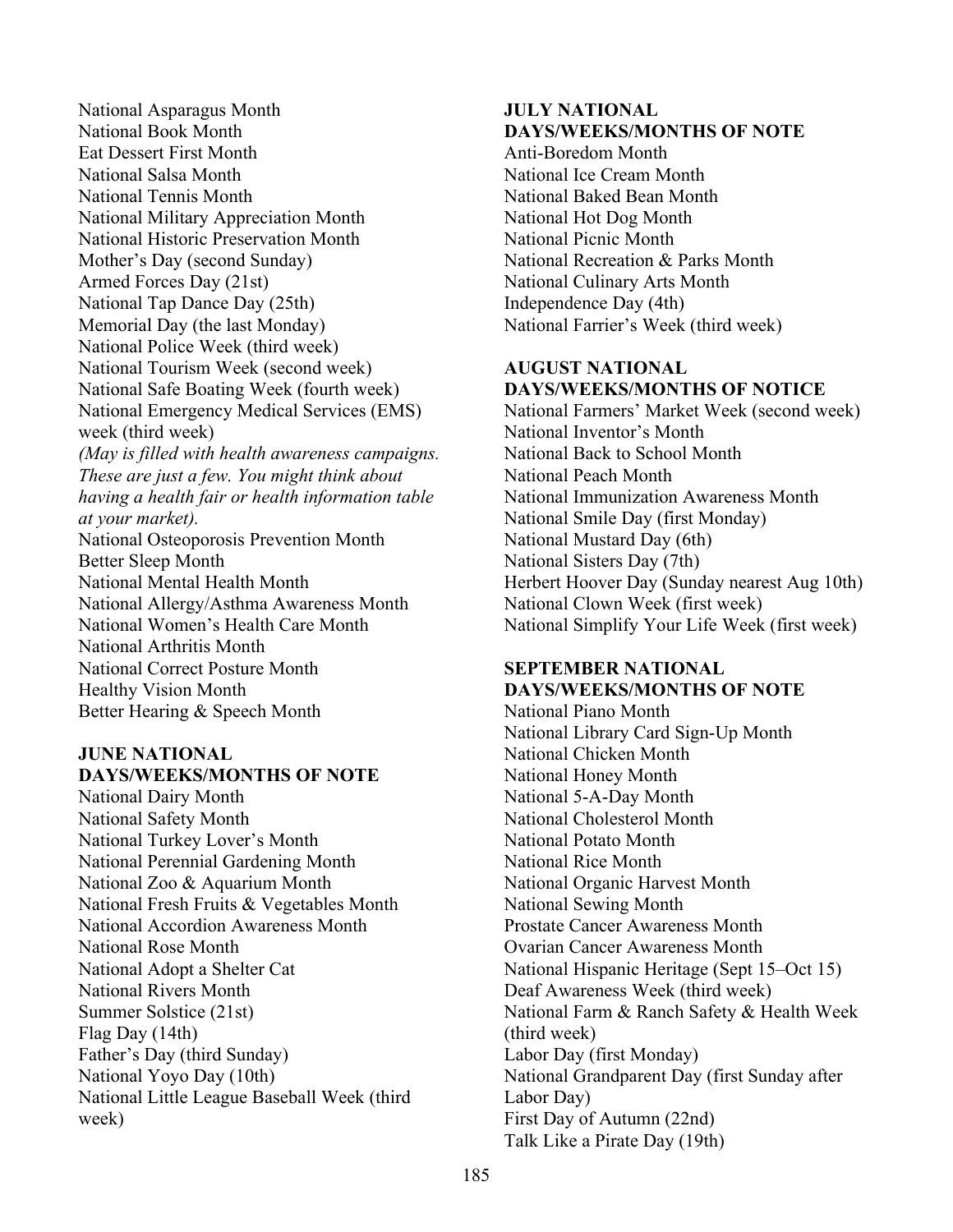## **OCTOBER NATIONAL DAYS/WEEKS/MONTHS OF NOTE**

- National Pork Month National Apple Month National Fire Prevention Month National Breast Cancer Awareness Month National Adopt a Shelter Dog Month National Dental Hygiene Month National Popcorn Month National Cookie Month National Roller Skating Month National Eat Better—Eat Together Month National Lupus Awareness Month National Animal Safety & Protection Month National Stamp Collecting Month National Crime Prevention Month
- National Chili Month National White Cane Safety Day (15th) National Children's Day (9th) World Smile Day (7th) Columbus Day (12th) National Grouch Day (15th) World Food Day (16th) United Nations Day (24th) Make a Difference Day (22nd) Halloween (31st) National Chemistry Week (third week) National Forest Products Week (third week) National School Bus Safety Week (third week) National Massage Therapy Week (last week)

## **PRODUCE TYPICALLY AVAILABLE AT MARKETS—Create a promotion around these:**

## **EARLY–MID MAY TO MID–LATE MAY**

Bell Pepper **Blueberries** Cabbage Cucumbers Eggplant **Greens** Peaches Peas Potatoes Snap Beans Squash Tomatoes

### **EARLY–MID JUNE TO MID–LATE JUNE**

Bell Peppers **Blueberries** Cabbage **Cantaloupe** Cucumbers Eggplant Greens Green Beans Lima Beans Onions (Green) Peaches Peas Potatoes Okra Snap Beans

Squash Sweet Corn Sweet Potatoes Tomatoes **Watermelon** 

### **EARLY–MID JULY TO MID–LATE JULY** Apples Bell Peppers **Blueberries** Cabbage Cantaloupe **Cucumbers** Eggplant Green Beans **Greens** Lima Beans Okra Onions (Green) Peaches Peas

Potatoes Squash Sweet Corn Sweet Potatoes Tomatoes Watermelon